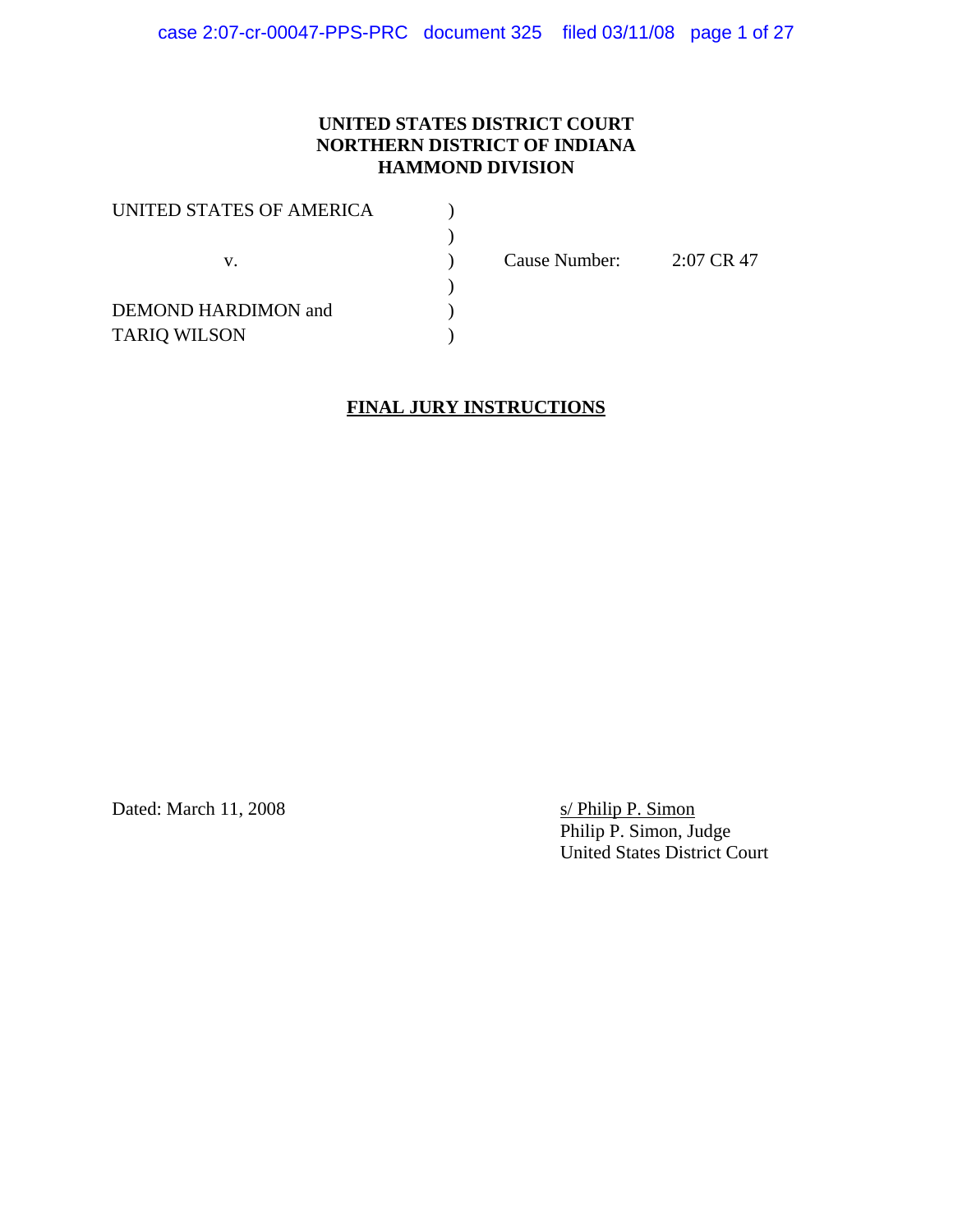## case 2:07-cr-00047-PPS-PRC document 325 filed 03/11/08 page 2 of 27

#### INSTRUCTION NO. 1

Members of the jury, you have seen and heard all the evidence and the arguments of the attorneys. Now I will instruct you on the law.

You have two duties as a jury. Your first duty is to decide the facts from the evidence in the case. This is your job, and yours alone.

Your second duty is to apply the law that I give you to the facts. You must follow these instructions, even if you disagree with them. Each of the instructions is important, and you must follow all of them.

Perform these duties fairly and impartially. Do not allow sympathy, prejudice, fear, or public opinion to influence you. You should not be influenced by any person's race, color, religion, national ancestry, or sex.

Nothing I say now, and nothing I said or did during the trial, is meant to indicate any opinion on my part about what the facts are or about what your verdict should be.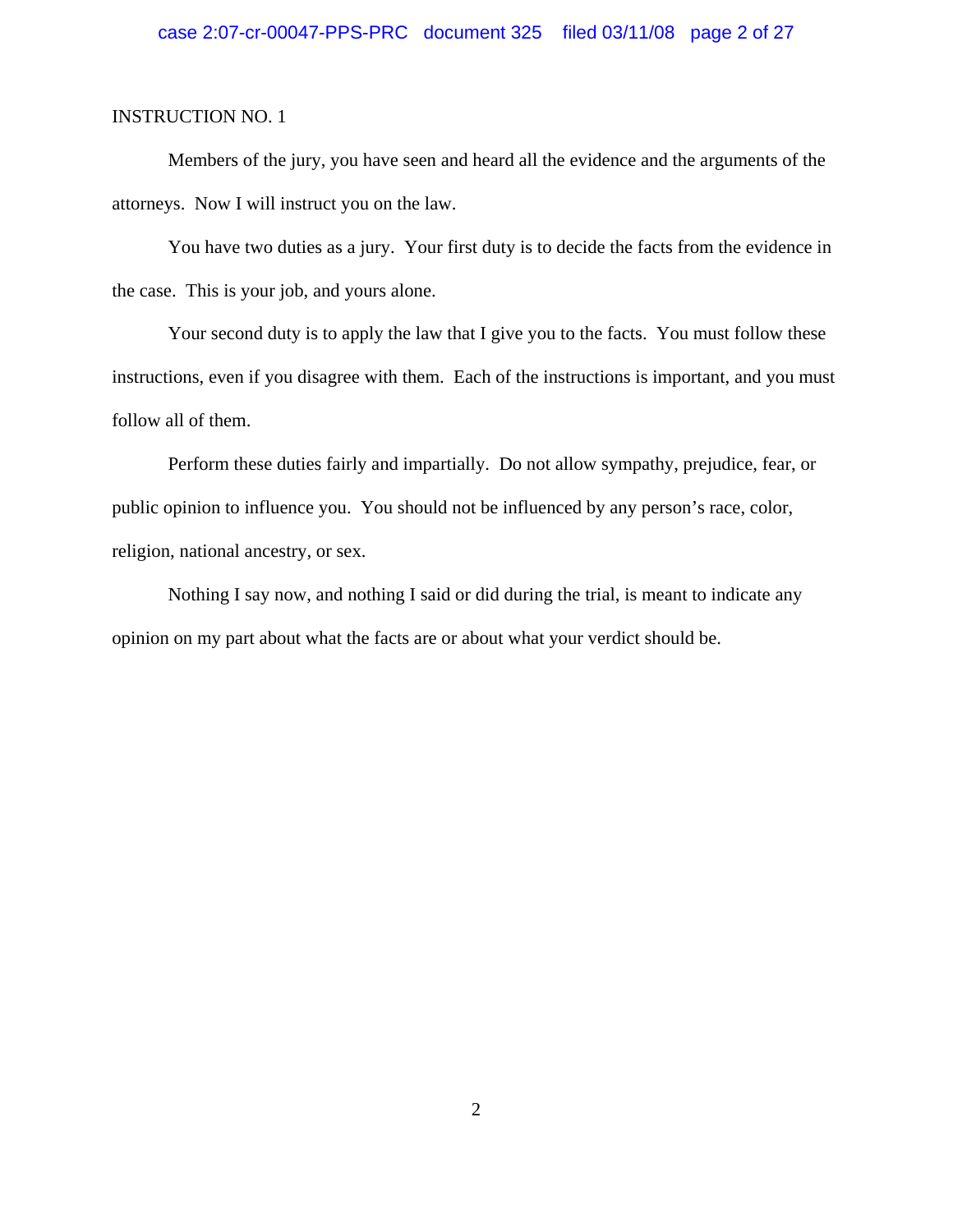The evidence consists of the testimony of the witnesses, the exhibits admitted in evidence, and stipulations.

A stipulation is an agreement between both sides that certain facts are true or that a person would have given certain testimony.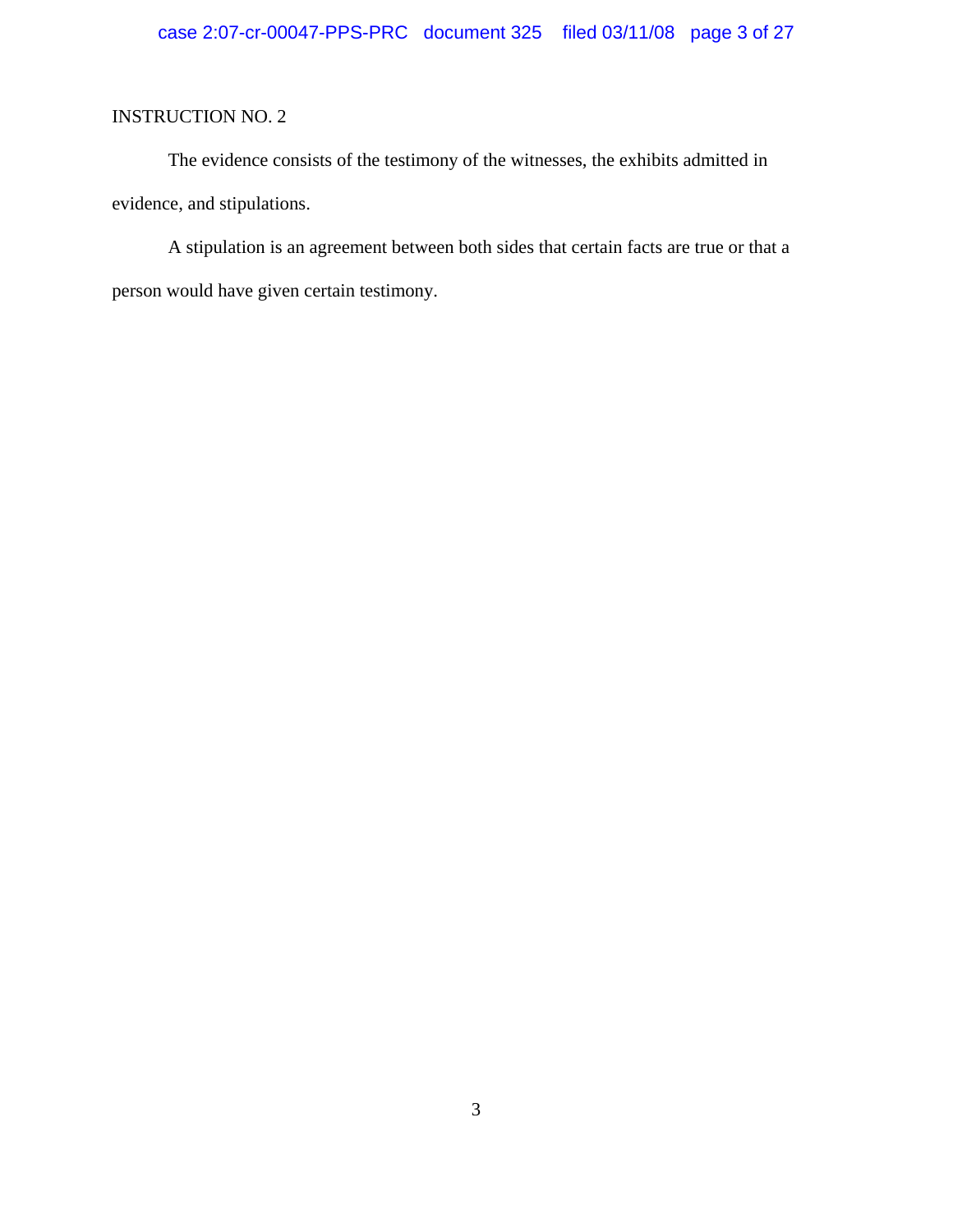You should use common sense in weighing the evidence and consider the evidence in light of your own observations in life.

In our lives, we often look at one fact and conclude from it that another fact exists. In law we call this "inference." A jury is allowed to make reasonable inferences. Any inferences you make must be reasonable and must be based on the evidence in the case.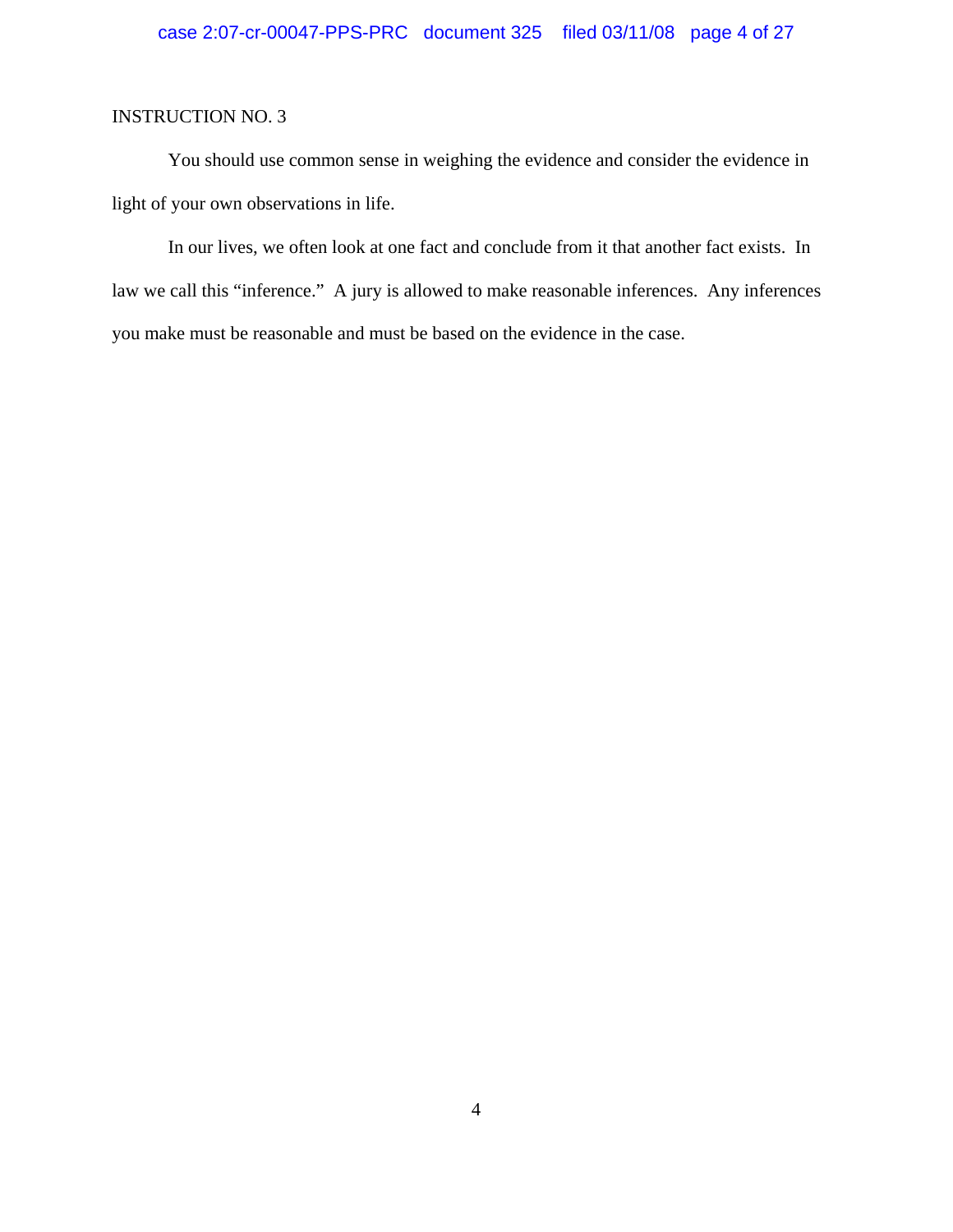Some of you have heard the phrases "circumstantial evidence" and "direct evidence." Direct evidence is the testimony of someone who claims to have personal knowledge of the commission of the crime which has been charged, such as an eyewitness. Circumstantial evidence is the proof of a series of facts which tend to show whether the defendant is guilty or not guilty. The law makes no distinction between the weight to be given either direct or circumstantial evidence. You should decide how much weight to give to any evidence. All the evidence in the case, including the circumstantial evidence, should be considered by you in reaching your verdict.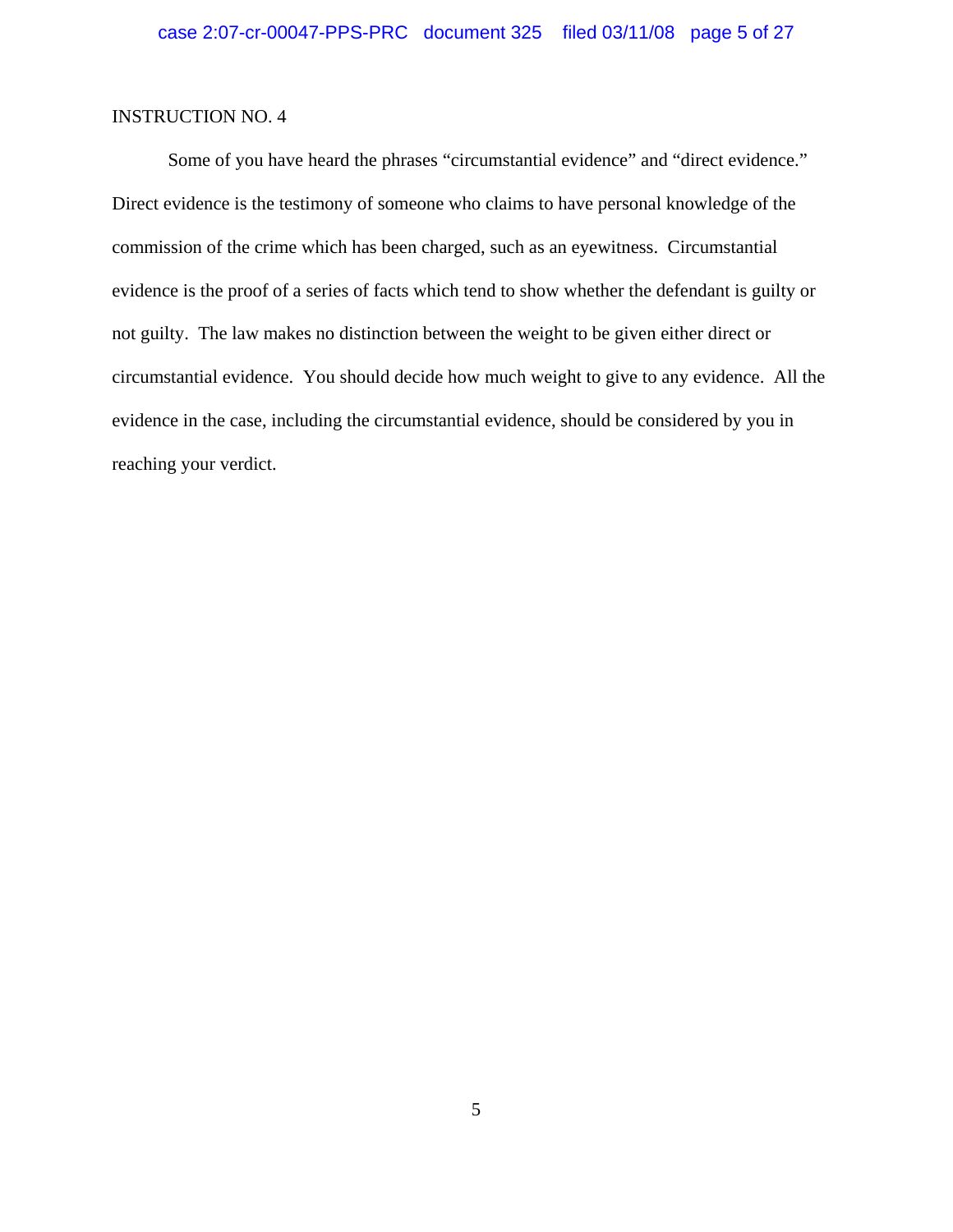Certain things are not evidence. I will list them for you:

First, testimony that I struck from the record, or that I told you to disregard, is not evidence and must not be considered.

Second, anything that you may have seen or heard outside the courtroom is not evidence and must be entirely disregarded. This includes any press, radio, or television reports you may have seen or heard. Such reports are not evidence and your verdict must not be influenced in any way by such publicity.

Third, questions and objections by the lawyers are not evidence. Attorneys have a duty to object when they believe a question is improper. You should not be influenced by any objection or by my ruling on it.

Fourth, the lawyers' statements to you are not evidence. The purpose of these statements is to discuss the issues and the evidence. If the evidence as you remember it differs from what the lawyers said, your memory is what counts.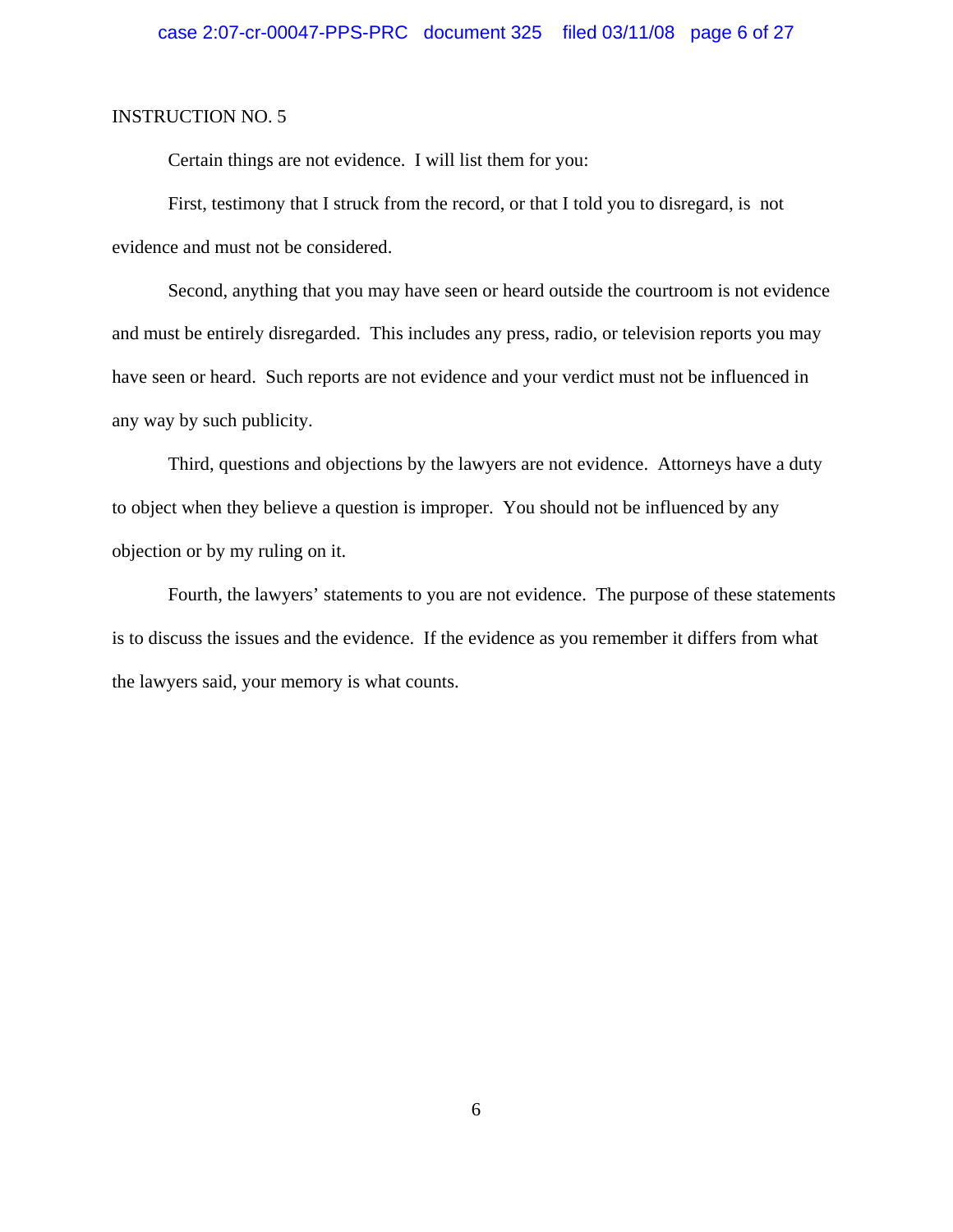It is proper for an attorney to interview any witness in preparation for trial.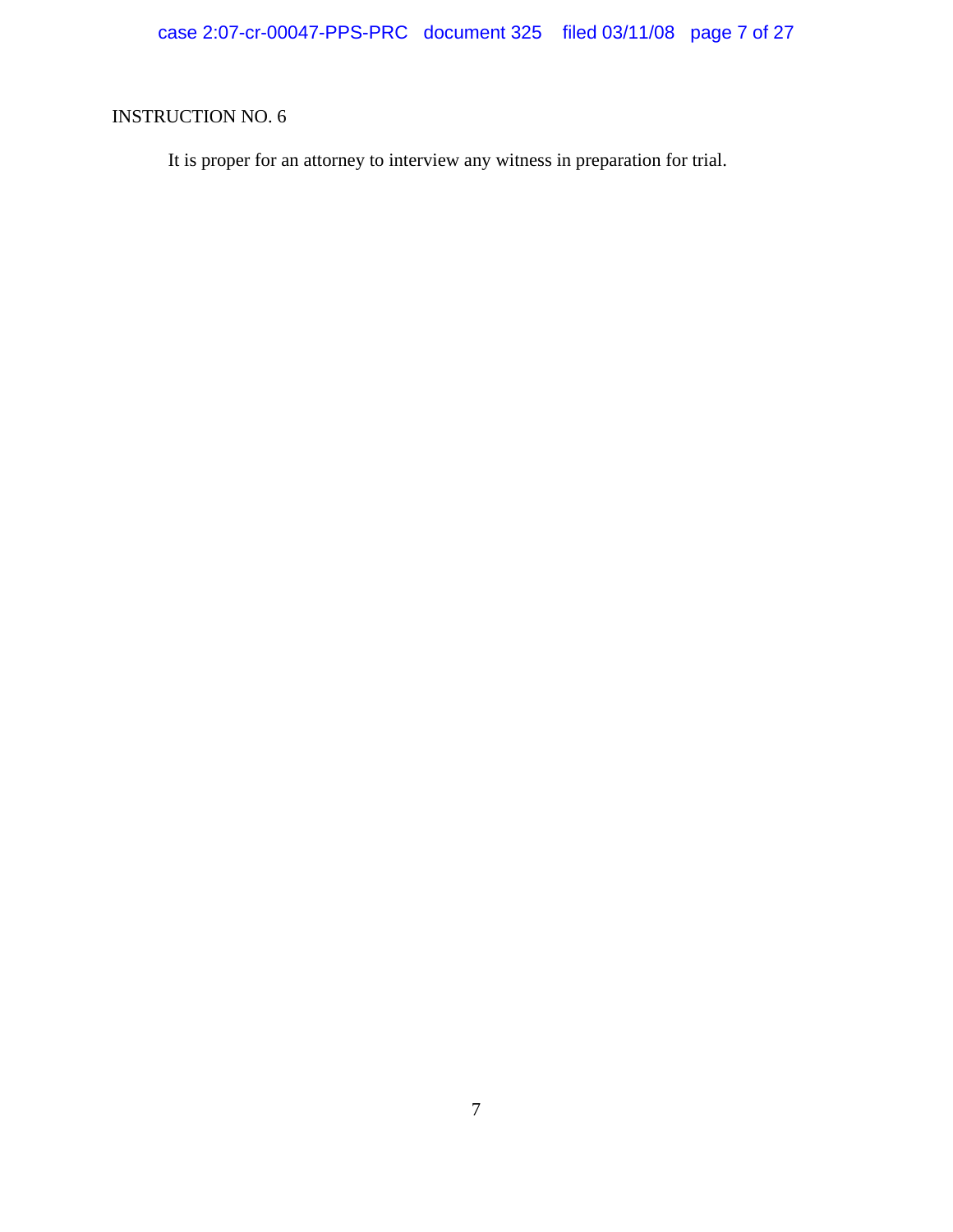You may find the testimony of one witness or a few witnesses more persuasive than the testimony of a larger number. You need not accept the testimony of the larger number of witnesses.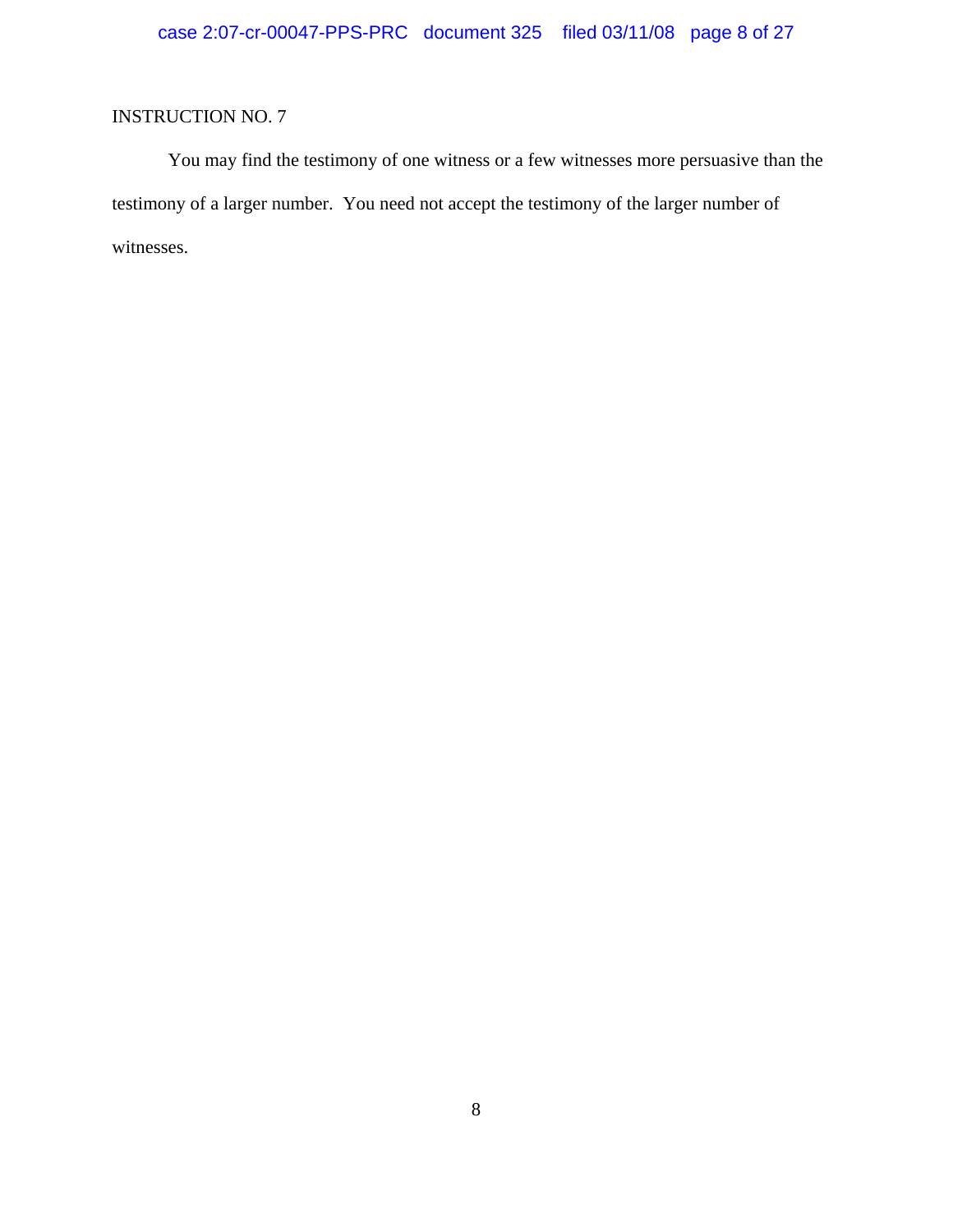The Superseding Indictment in this case is the formal method of accusing the defendants of an offense and placing the defendants on trial. It is not evidence against the defendants and does not create any inference of guilt.

The defendants, Demond Hardimon and Tariq Wilson, are each charged in Count One of the Superseding Indictment with the offense of conspiracy to distribute one (1) kilogram or more of a mixture and substance containing a detectable amount of heroin.

The defendants, Demond Hardimon and Tariq Wilson, have pleaded not guilty to the charges.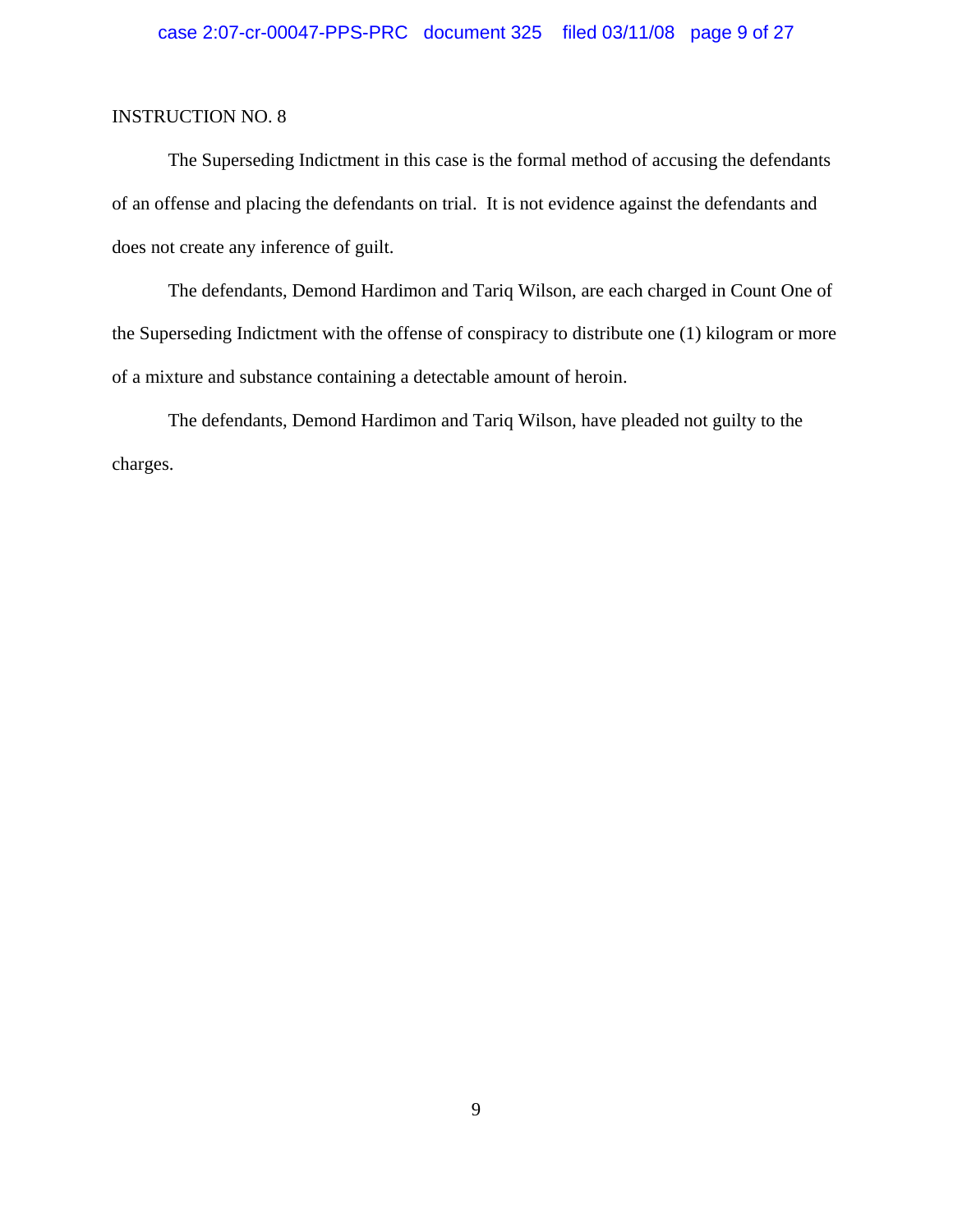The defendants are presumed to be innocent of the charges. This presumption continues during every stage of the trial and your deliberations on the verdict. It is not overcome unless from all the evidence in the case you are convinced beyond a reasonable doubt that the defendants are guilty as charged. The government has the burden of proving the guilt of the defendants beyond a reasonable doubt.

This burden of proof stays with the government throughout the case. The defendants are never required to prove their innocence or to produce any evidence at all.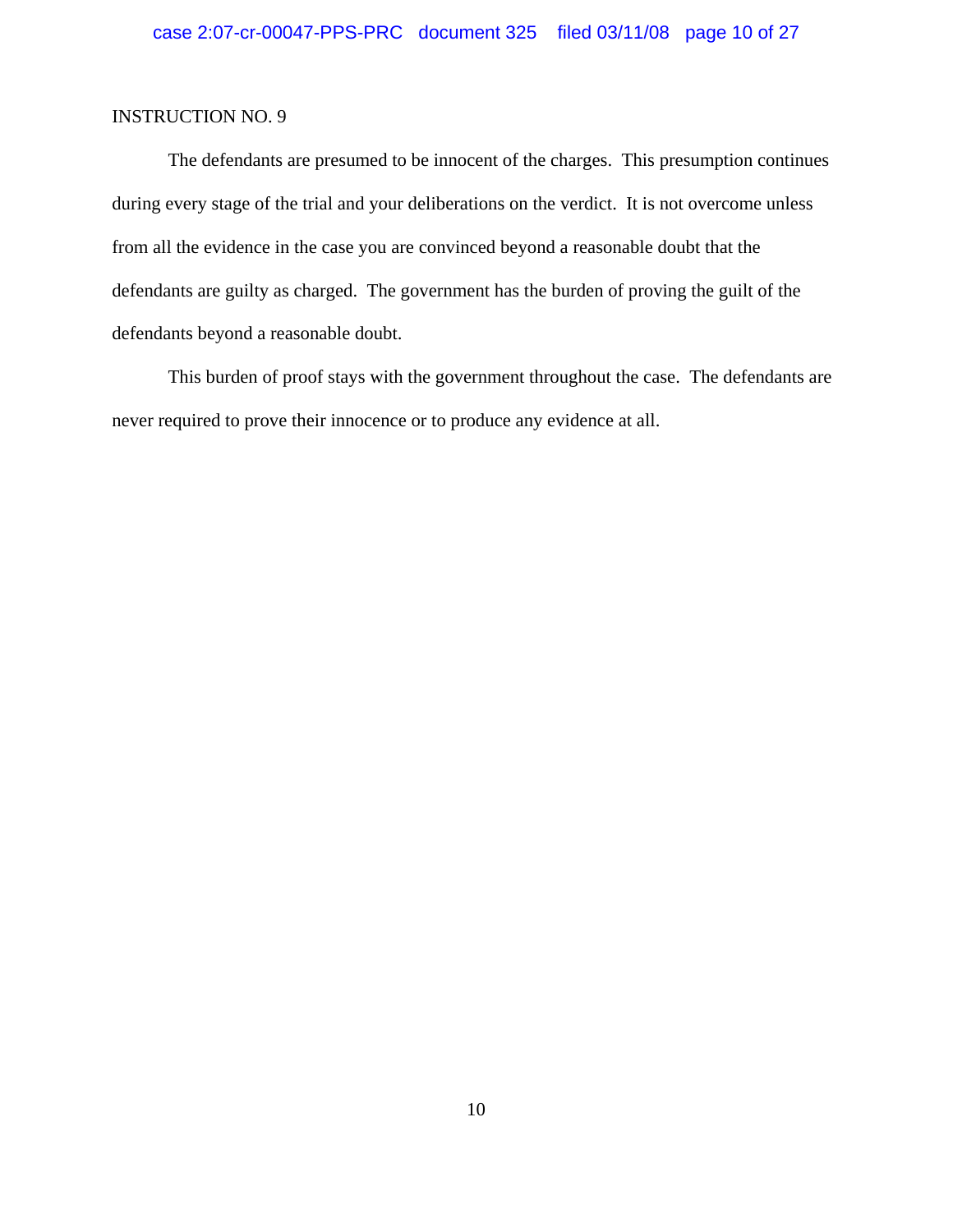Each defendant has an absolute right not to testify. The fact that a defendant did not testify should not be considered by you in any way in arriving at your verdict.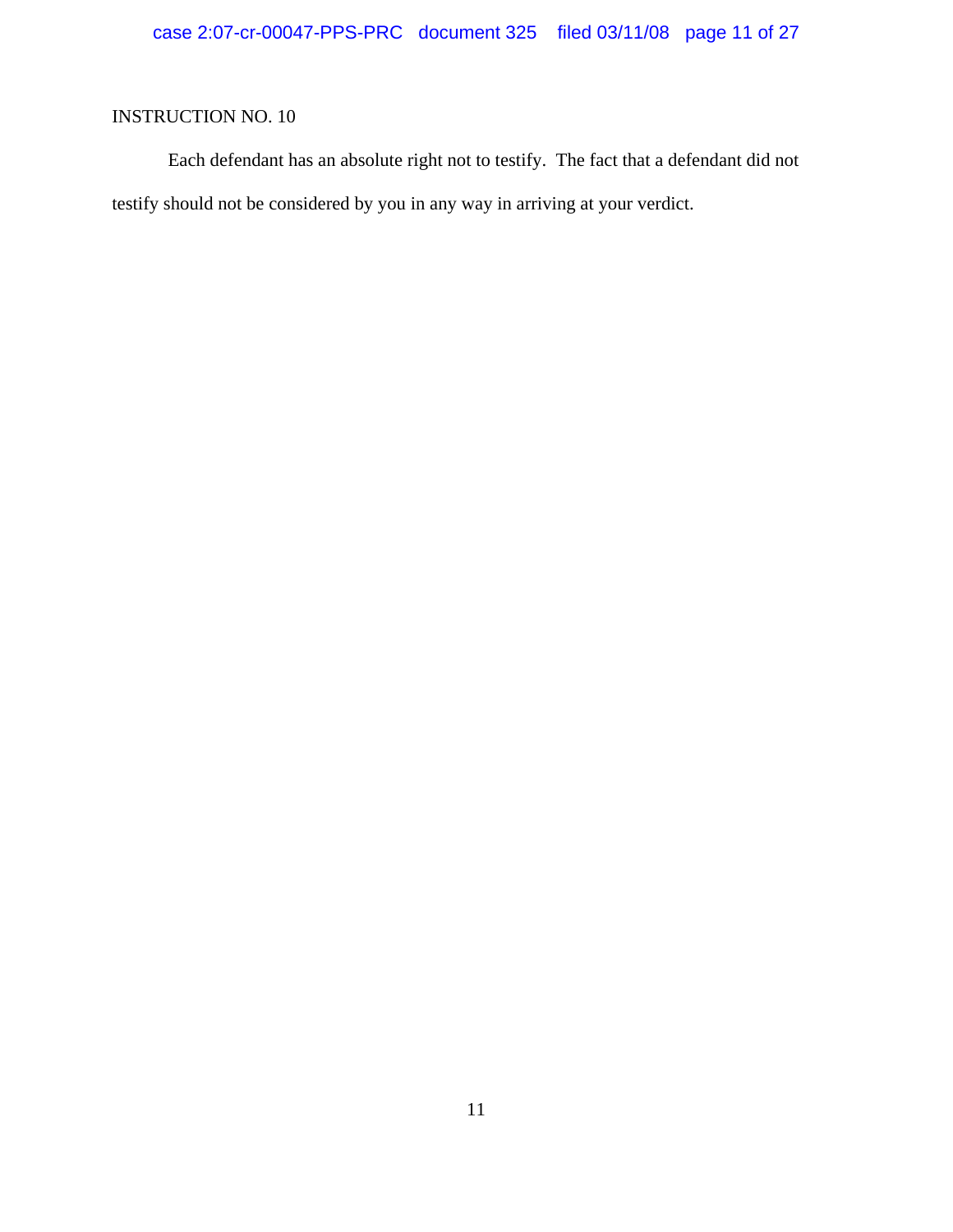You have received evidence of a statement said to be made by the defendant Demond Hardimon to law enforcement officers. You must decide whether the defendant did in fact make the statement. If you find that the defendant did make the statement, then you must decide what weight, if any, you feel the statement deserves. In making this decision, you should consider all matters in evidence having to do with the statement, including those concerning the defendant himself and the circumstances under which the statement was made.

You may not consider this statement as evidence against any defendant other than the one who made it.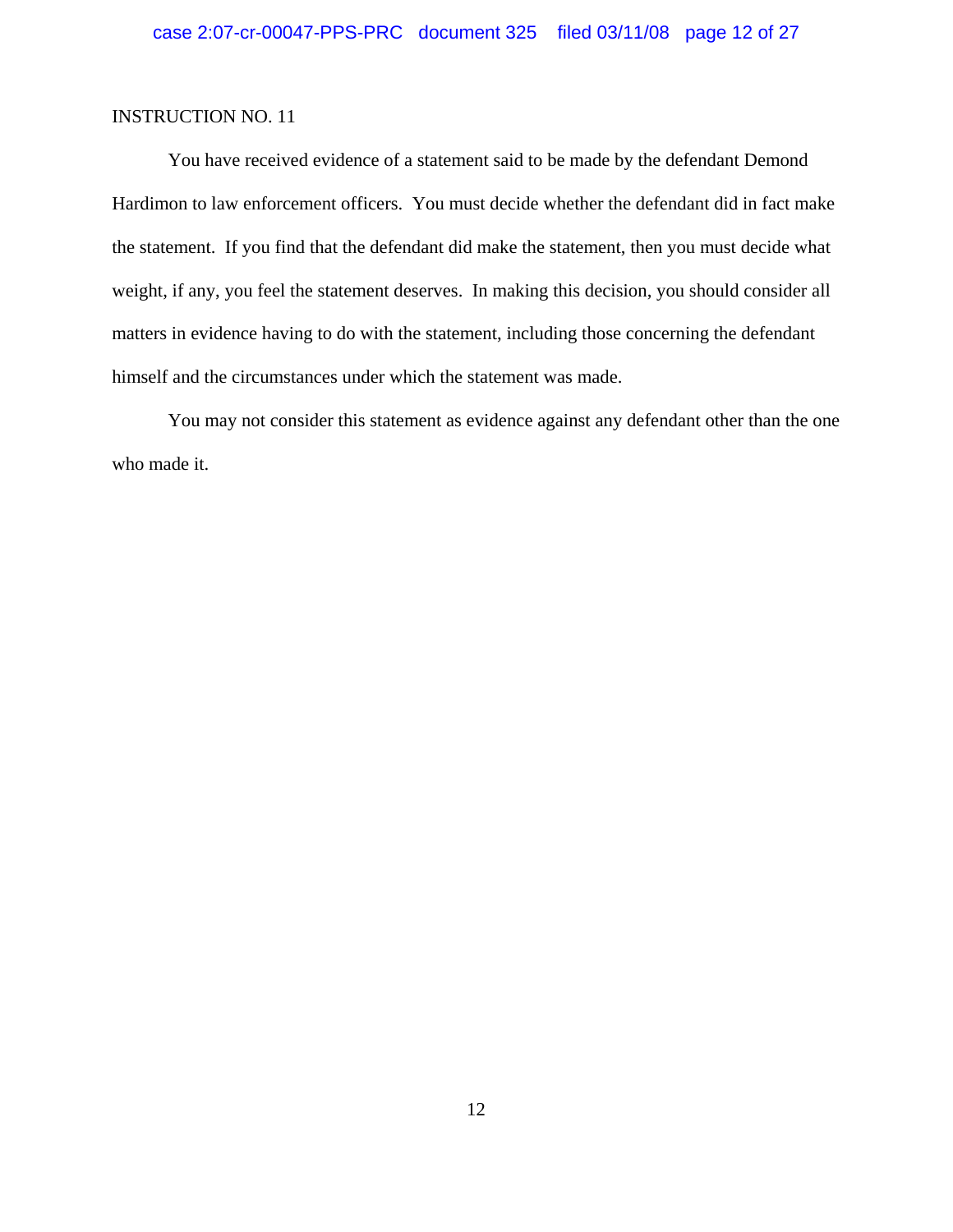You have heard witnesses give opinions about matters requiring special knowledge or skill. You should judge this testimony in the same way that you judge the testimony of any other witness. The fact that such a person has given an opinion does not mean that you are required to accept it. Give the testimony whatever weight you think it deserves, considering the reasons given for the opinion, the witness's qualifications, and all of the other evidence in the case.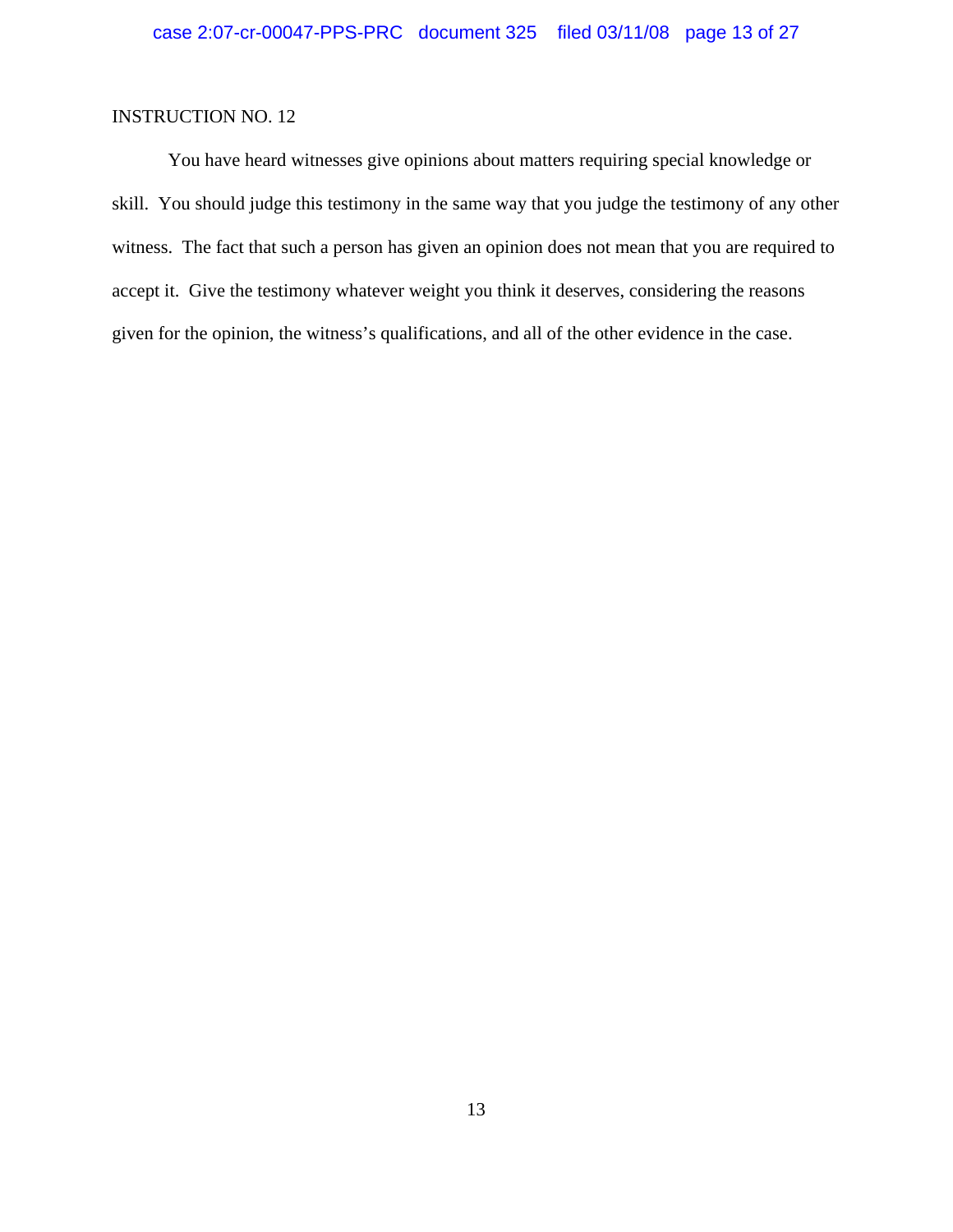You have heard testimony of an identification of a person. Identification testimony is an expression of belief or impression by the witness. You should consider whether, or to what extent, the witness had the ability and the opportunity to observe the person at the time of the offense and to make a reliable identification later. You should also consider the circumstances under which the witness later made the identification.

The government has the burden of proving beyond a reasonable doubt that the defendant was the person who committed the crime charged.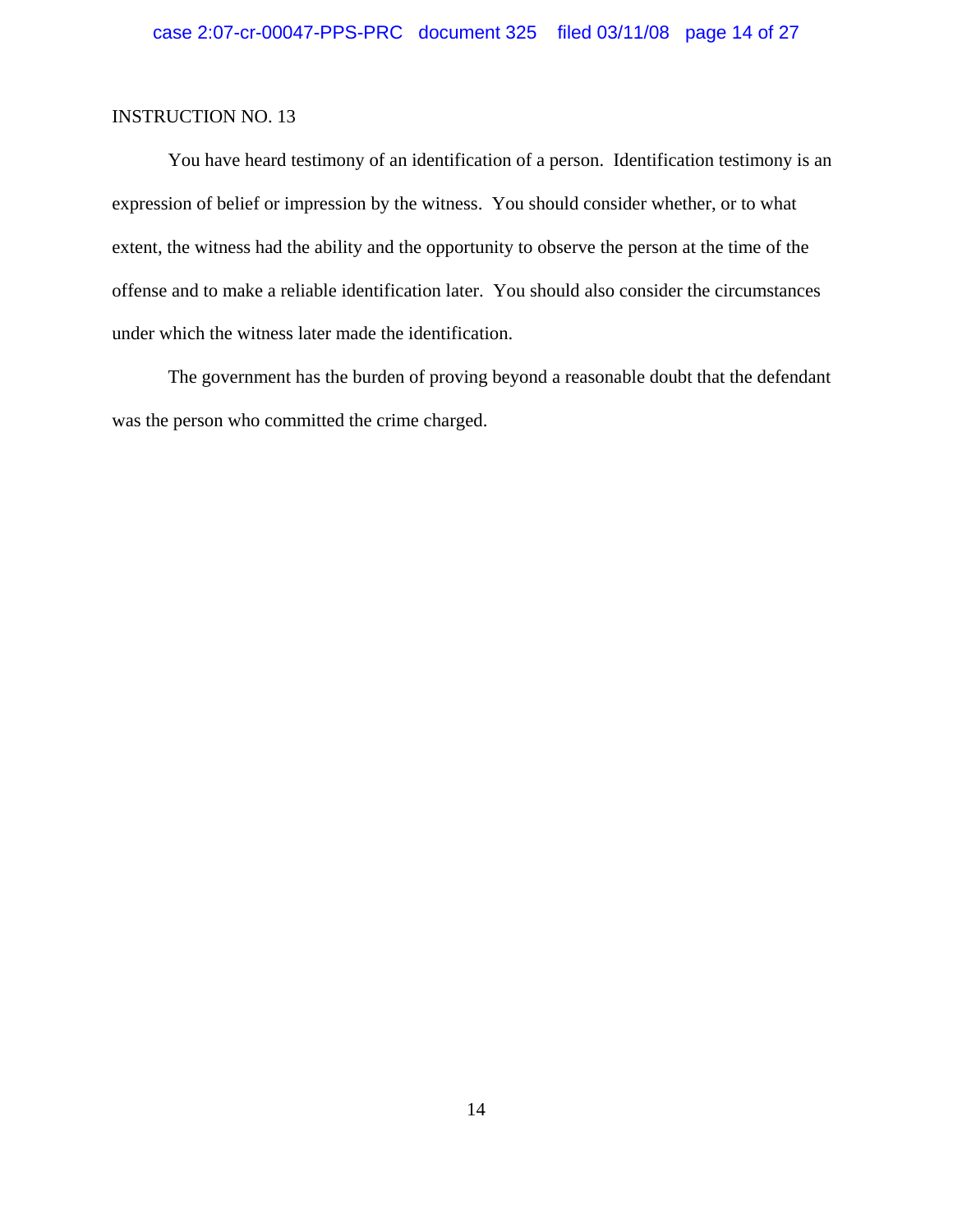You have heard evidence that before the trial one or more witnesses made statements that may be inconsistent with the witnesses' testimony here in court. Generally, if you find that a witness's earlier statements are inconsistent with his or her testimony, you may consider the earlier statements only in deciding the truthfulness and accuracy of the witness's testimony in this trial. You may not use them as evidence of the truth of the matters contained in the prior statements. However, if that prior statement was made under oath, you may also consider it as evidence of the truth of the matters contained in that prior statement.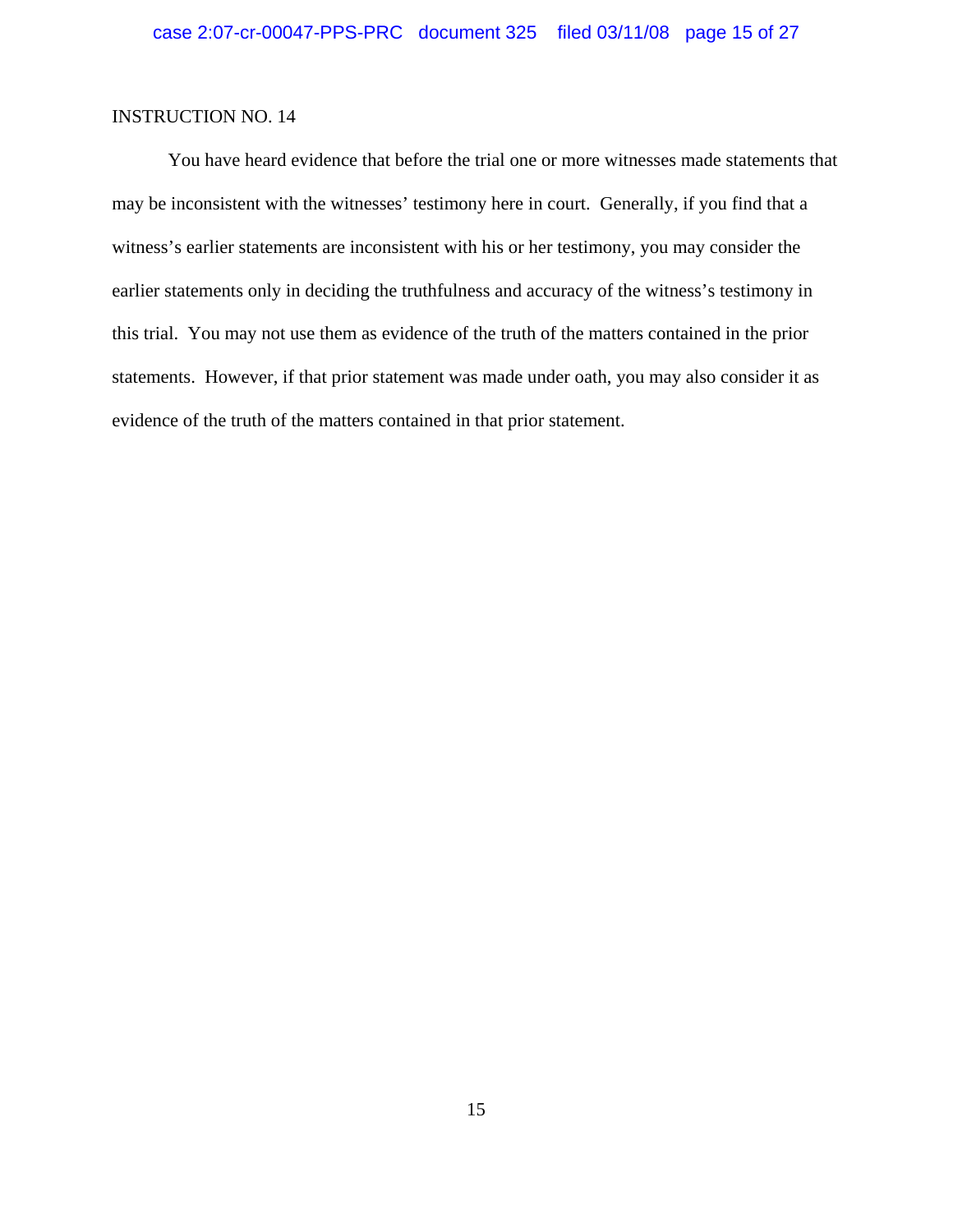You have heard evidence that certain witnesses have been convicted of a crime. You may consider this evidence only in deciding whether their testimony is truthful in whole, in part, or not at all. You may not consider this evidence for any other purpose.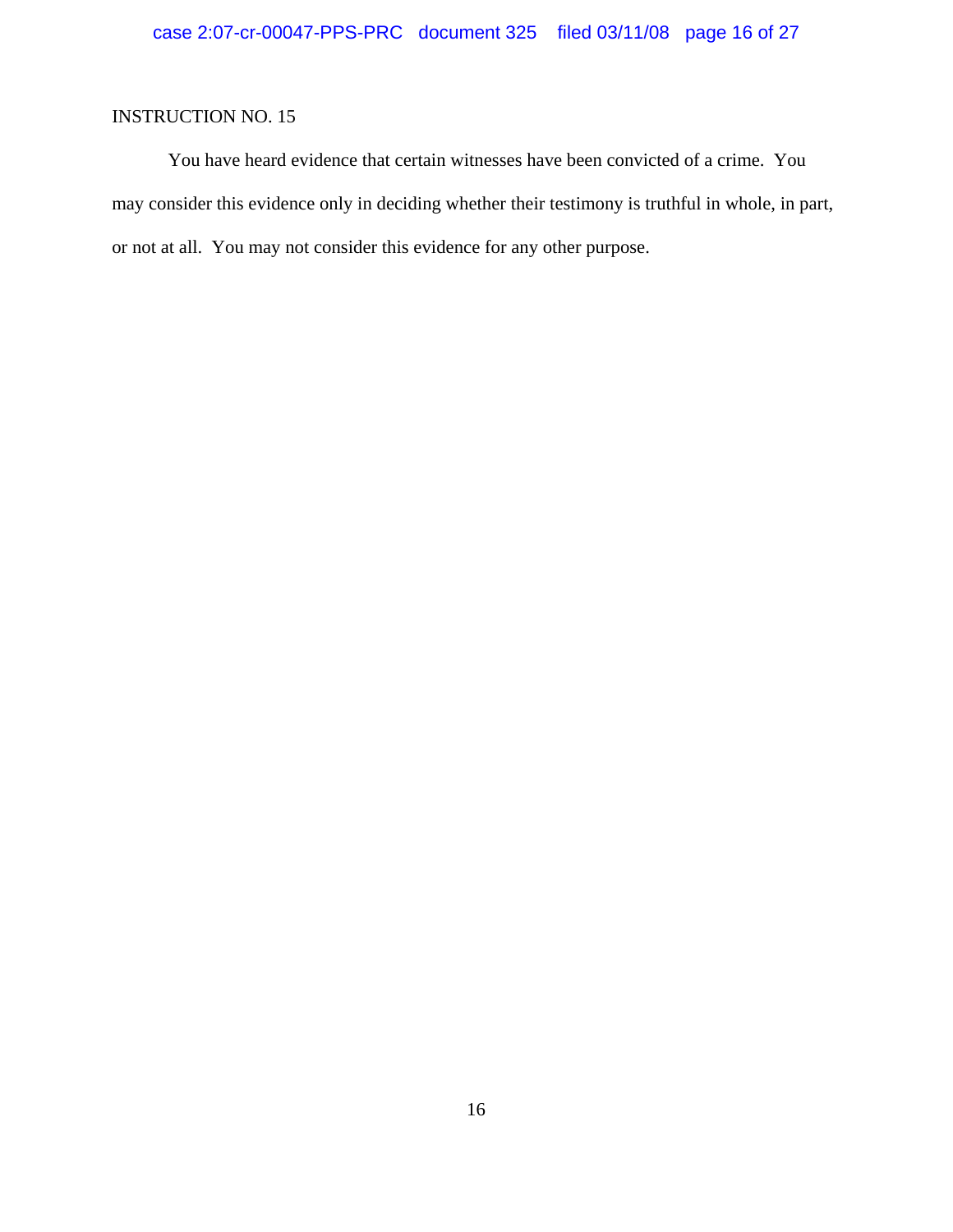You have heard testimony from Jacqueline Hernandez, James Brown, Matthew Bishop, Amber Shultz, Andrew Foster, Kurt Dryer and Anthony Cardwell, who have pleaded guilty to an offense arising out of the same occurrence for which the defendants are now on trial. In addition, some of these individuals have received benefits from the government in connection with this case, namely a promise to ask the court for a lower sentence. Their guilty pleas are not to be considered as evidence against the defendants.

You may give their testimony such weight as you feel it deserves, keeping in mind that it must be considered with caution and great care.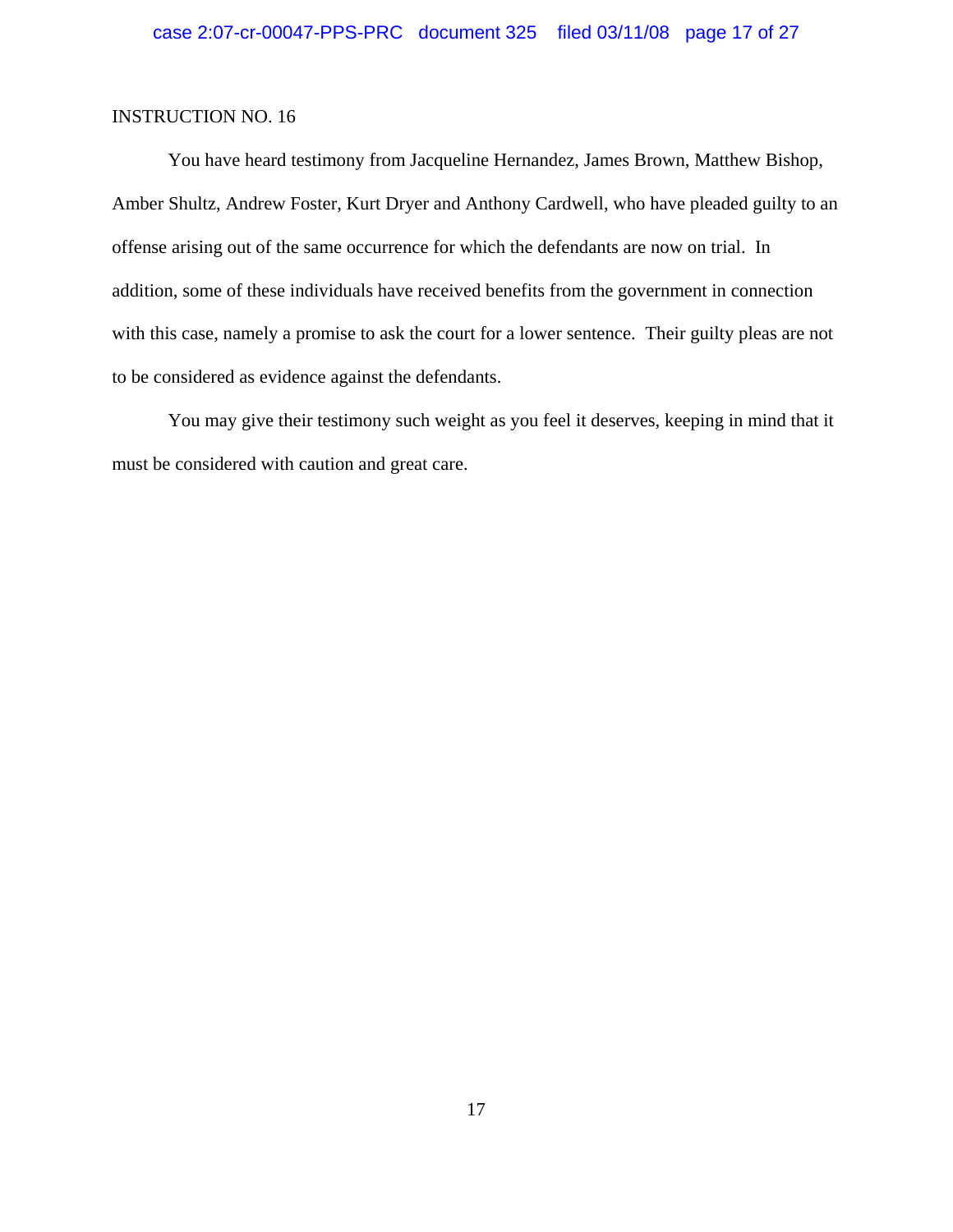Even though the defendants are being tried together, you must give each of them separate consideration. In doing this, you must analyze what the evidence shows about each defendant, leaving out of consideration any evidence that was admitted solely against the other defendant. Each defendant is entitled to have his case decided on the evidence and the law that applies to that defendant.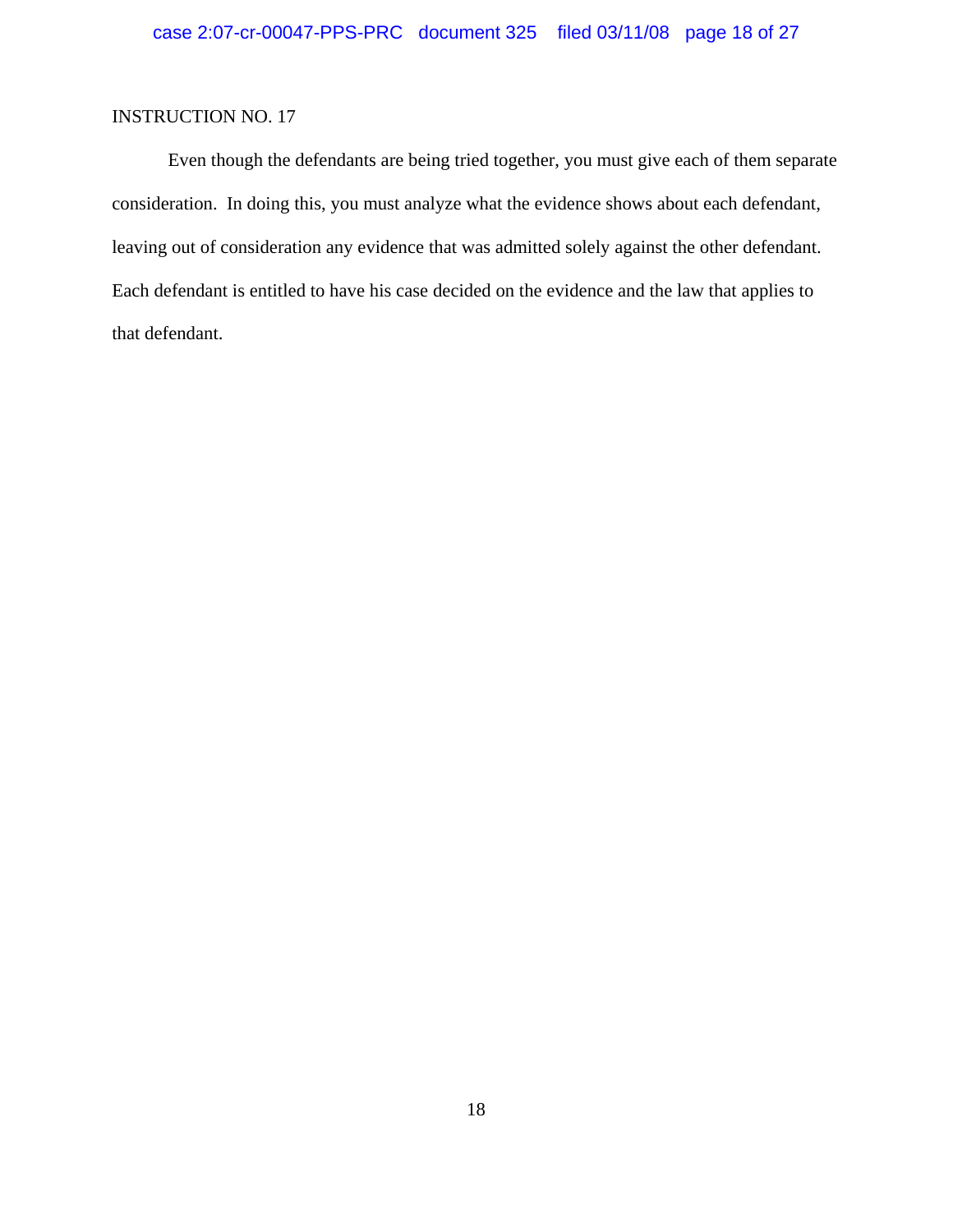An offense may be committed by more than one person. A defendant's guilt may be established without proof that the defendant personally performed every act constituting the crime charged.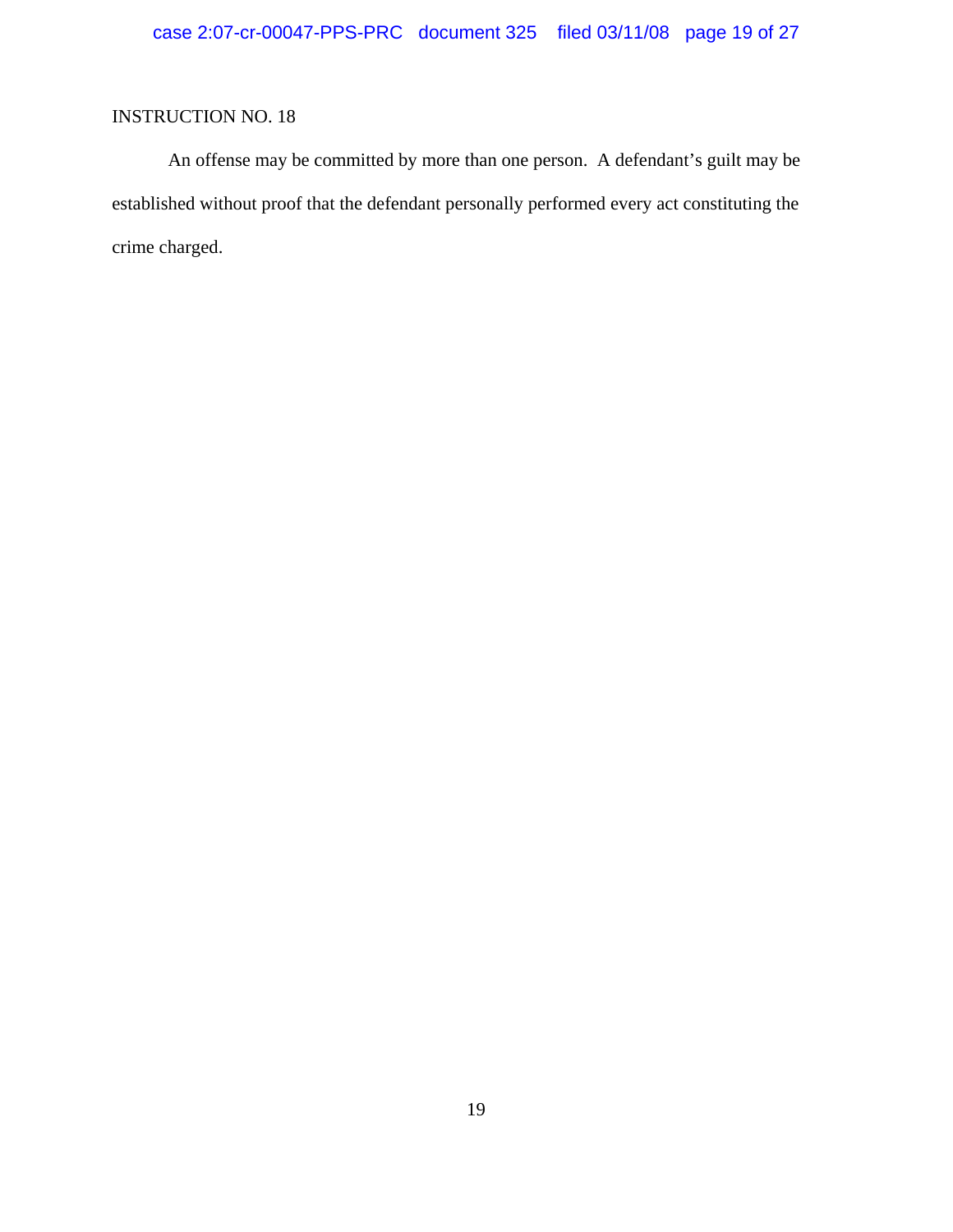A conspiracy is an agreement between two or more persons to accomplish an unlawful purpose. To sustain the charge of conspiracy, the government must prove:

First, that the conspiracy to distribute heroin as charged in Count One existed; and

Second, that the defendants knowingly became members of the conspiracy with an intention to further the conspiracy.

If you find from your consideration of all the evidence that each of these propositions has been proved beyond a reasonable doubt, then you should find the defendant guilty.

If, on the other hand, you find from your consideration of all of the evidence that any of these propositions has not been proved beyond a reasonable doubt, then you should find the defendant not guilty.

A conspiracy may be established even if its purpose was not accomplished.

To be a member of the conspiracy, the defendant need not join at the beginning or know all the other members or the means by which its purpose was to be accomplished. The government must prove beyond a reasonable doubt that the defendant was aware of the common purpose and was a willing participant.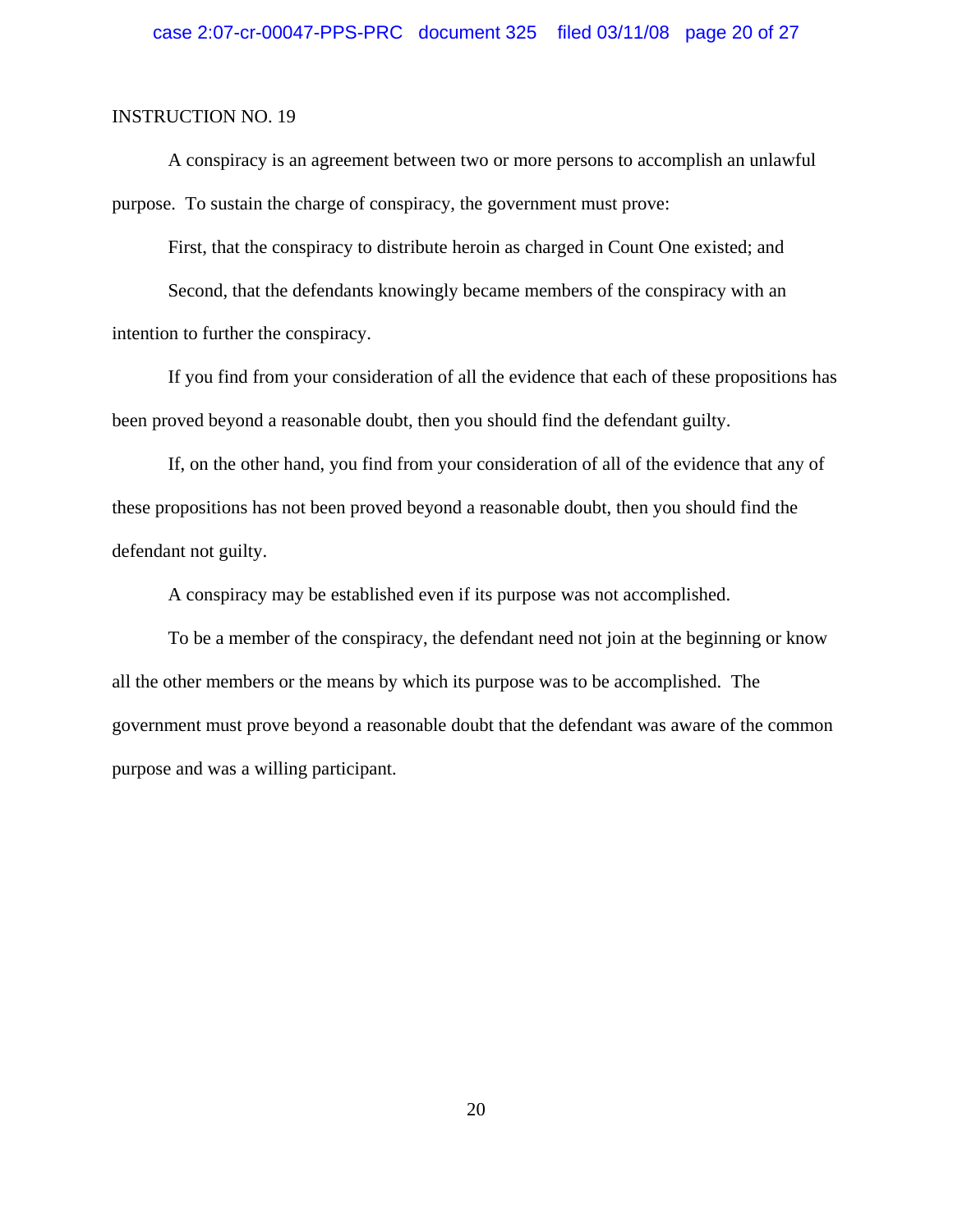The existence of a simple buyer-seller relationship between a defendant and another person, without more, is not sufficient to establish a conspiracy. The government must provide proof of an agreement to commit a crime other than the crime that consists of the sale itself. In other words, an agreement on the one side to sell and on the other to buy does not constitute a conspiracy even if the buyer intends to resell the drugs, so long as the buyer and seller do not have an agreement to further distribute the drugs.

Nonetheless, a conspiracy can consist of an implicit understanding between the parties regarding the subsequent resale of drugs. Such an understanding may be inferred from the course of dealing between two parties.

In considering whether a conspiracy or a simple buyer-seller relationship existed, you should consider all of the evidence, including the following factors:

(1) Whether the transaction involved large quantities of heroin;

- (2) Whether the parties had a standardized way of doing business over time;
- (3) Whether the sales were on credit or on consignment;
- (4) Whether the parties had a continuing relationship;
- (5) Whether the seller had a financial stake in a resale by the buyer;
- (6) Whether the parties had an understanding that the heroin would be resold.

No single factor necessarily indicates by itself that a defendant was or was not engaged in a simple buyer-seller relationship.

### INSTRUCTION NO. 21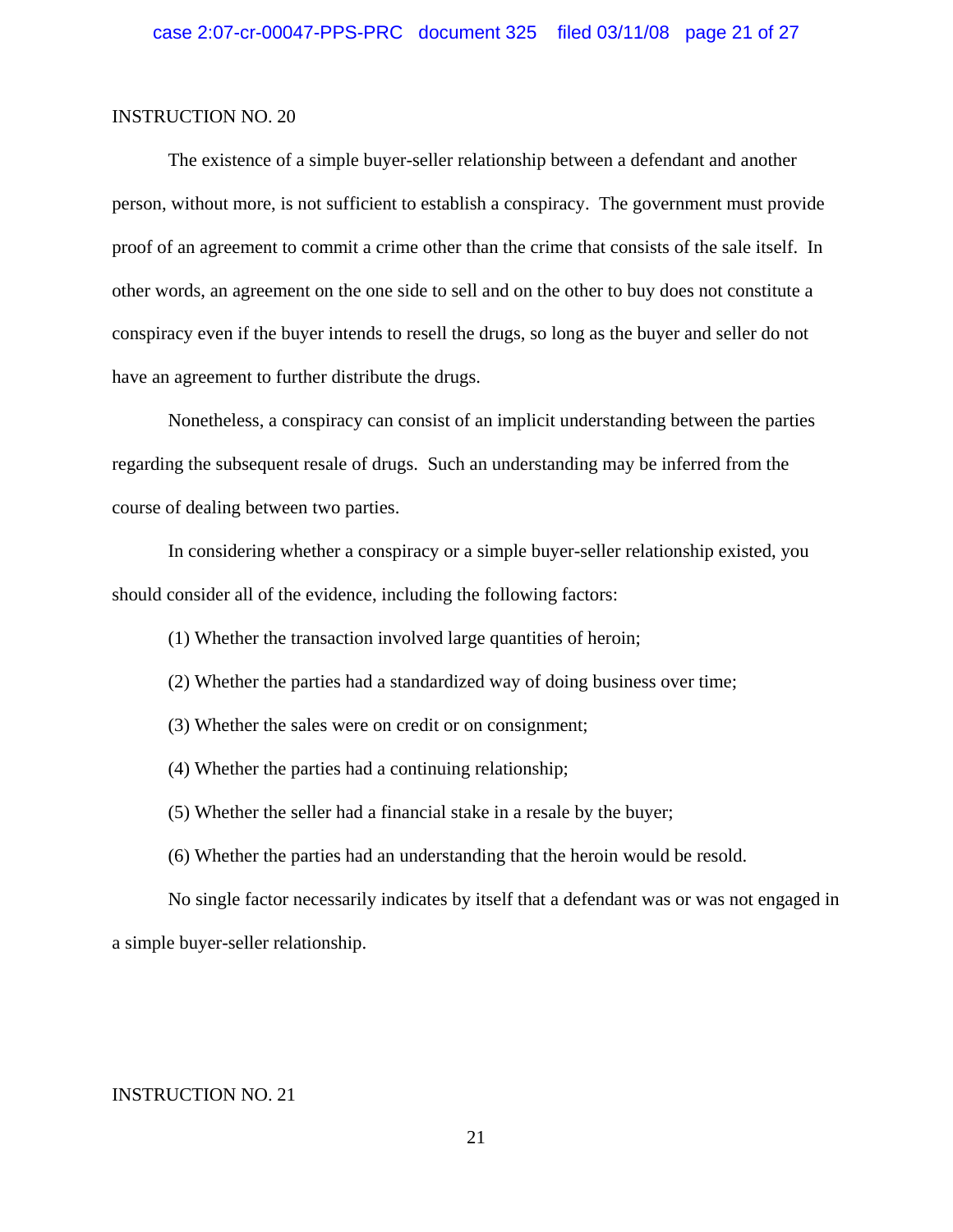#### case 2:07-cr-00047-PPS-PRC document 325 filed 03/11/08 page 22 of 27

The defendants contend that the government's evidence fails to prove the existence of a single overall conspiracy. Rather, the defendants argue that there were actually several separate and independent series of events involving various individuals and various goals, and that none of these series of events is within or is part of the overall conspiracy described in the Superseding Indictment.

Whether there was one conspiracy, two conspiracies, multiple conspiracies or no conspiracy at all is a fact for you to determine in accordance with these instructions. Separate agreements may form the basis for a single ongoing conspiracy if the parties to such agreements are joined by their knowledge of the conspiracy's common goal.

If you find that there was one overall conspiracy as alleged in Count One, and if you find beyond a reasonable doubt that a particular defendant was a member of that conspiracy, you should find that defendant guilty of Count One.

If you find that there were two or more conspiracies, you may find a particular defendant guilty of Count One only if you find beyond a reasonable doubt that he participated in one of the conspiracies that were proven, and that this proven conspiracy was included within the conspiracy alleged in Count One. If, on the other hand, you find that the proven conspiracy is not included within the scope of the conspiracy alleged in Count One, you should find that defendant not guilty of Count One.

22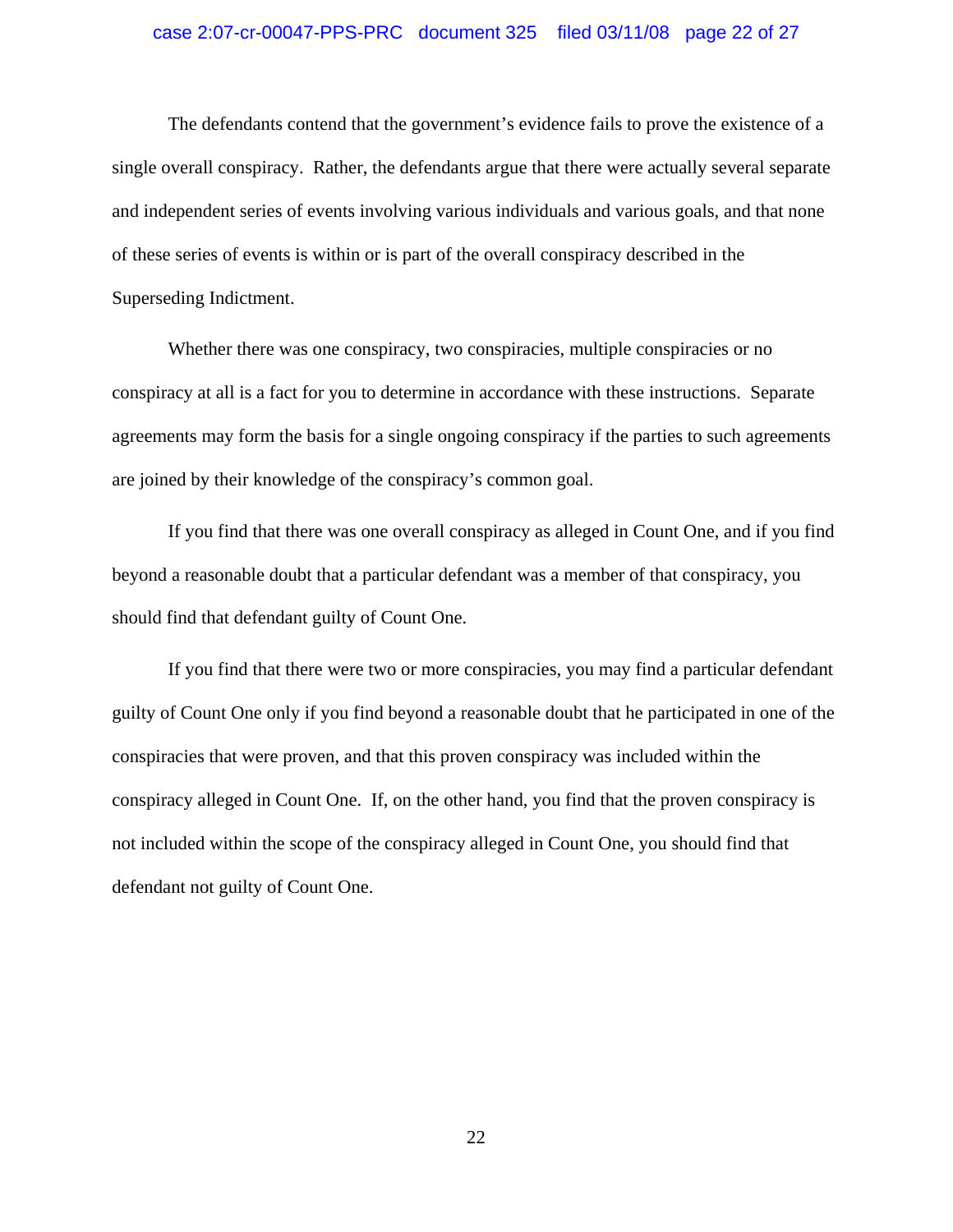When the word "knowingly" or the phrase "the defendant knew" is used in these instructions, it means that the defendant realized what he was doing and was aware of the nature of his conduct, and did not act through ignorance, mistake or accident. Knowledge may be proved by the defendant's conduct, and by all the facts and circumstances surrounding the case.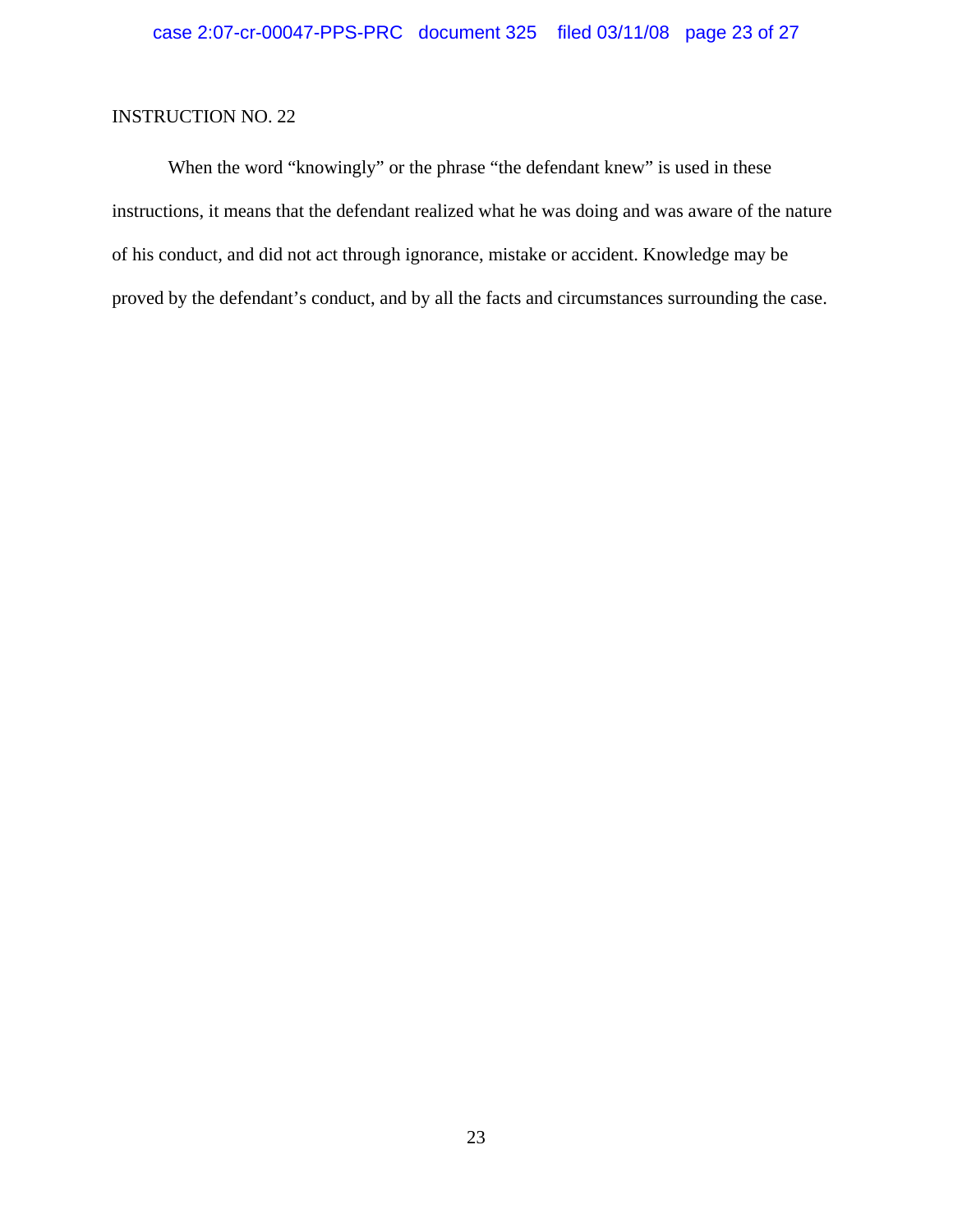You are instructed that heroin is a controlled substance.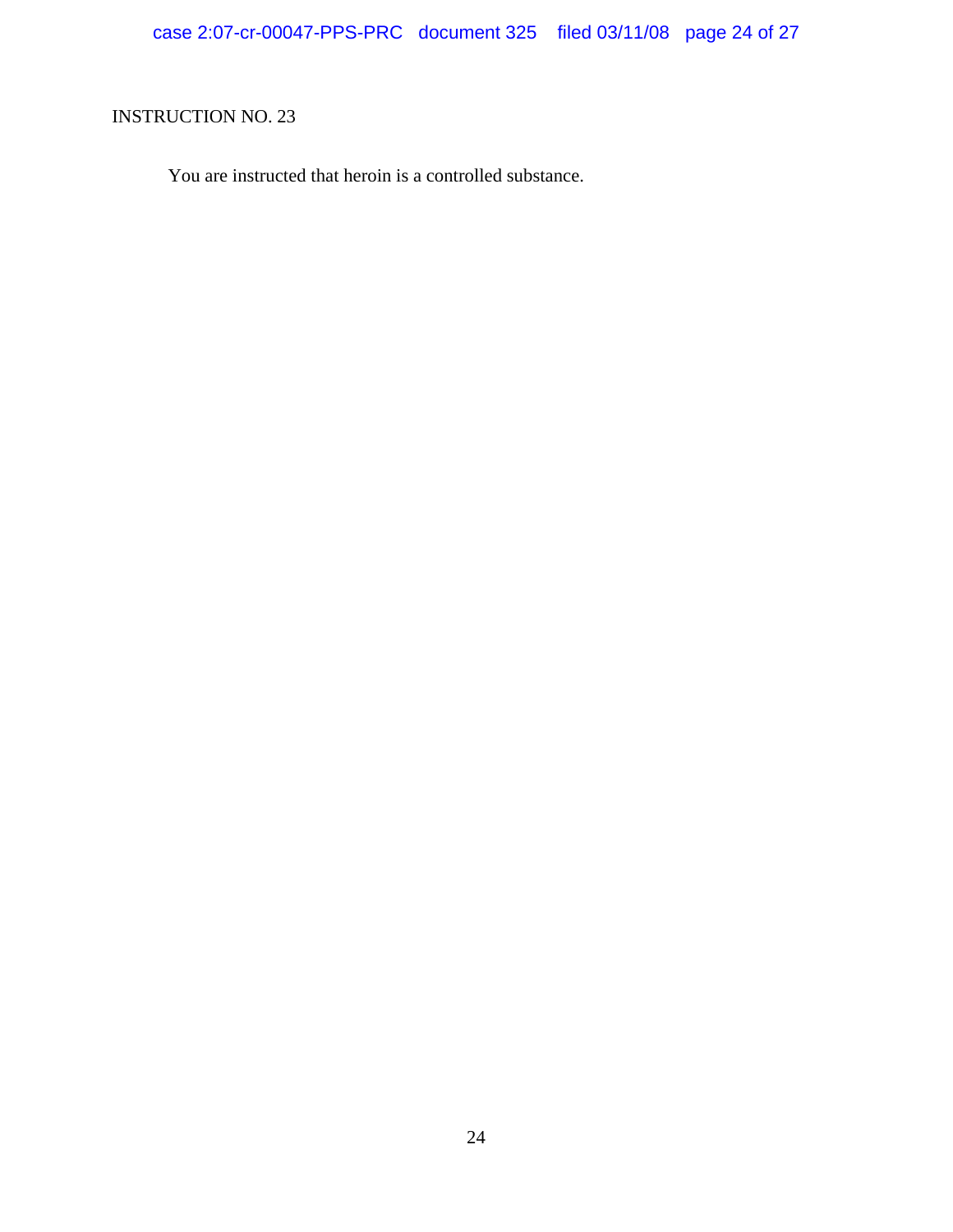Upon retiring to the jury room, select one of your number as your foreperson. The foreperson will preside over your deliberations and will be your representative here in court.

Forms of verdict have been prepared for you.

Take these forms to the jury room, and when you have reached unanimous agreement on the verdict, your foreperson will fill in, date, and sign the appropriate form as to each count.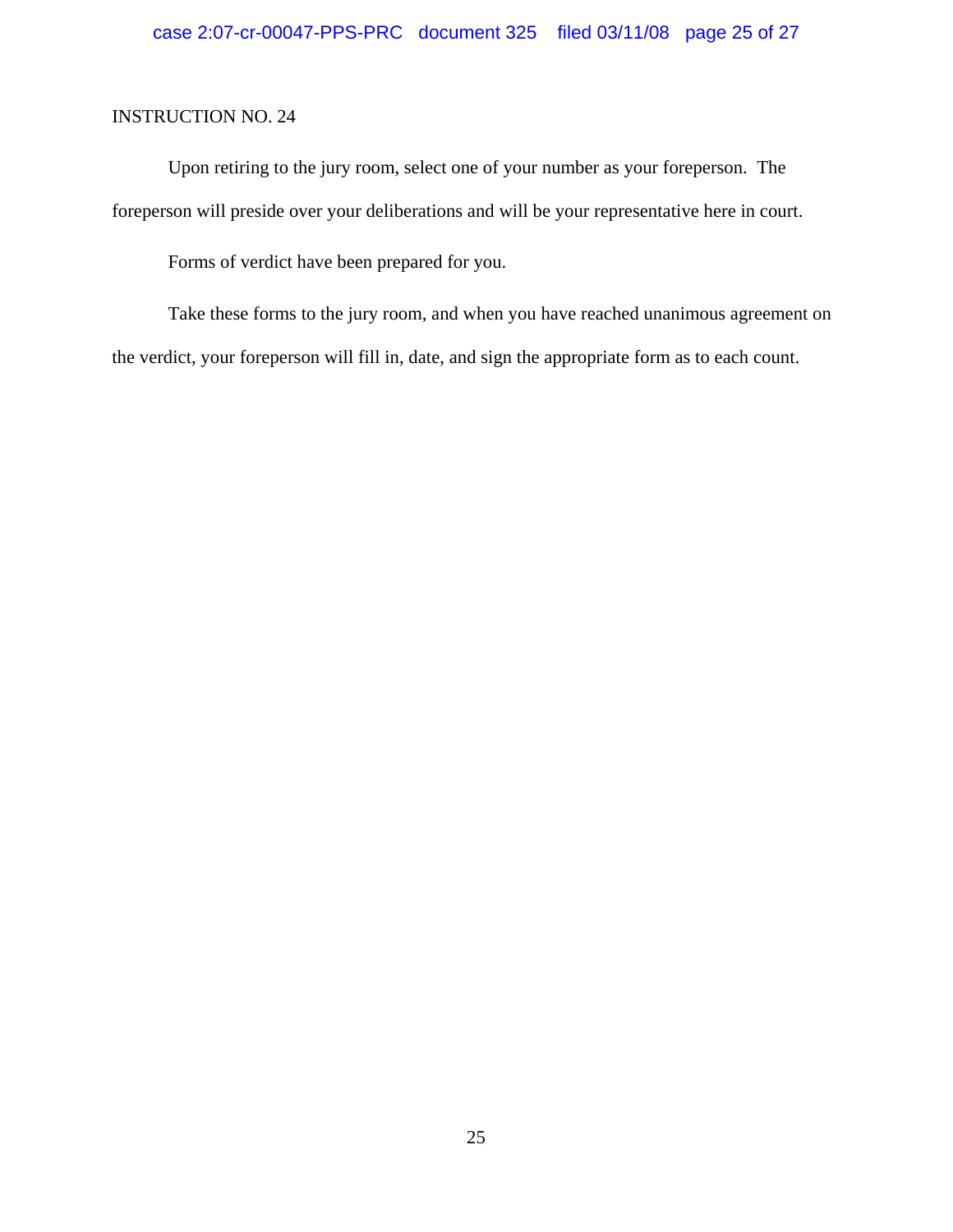I do not anticipate that you will need to communicate with me. If you do, however, the only proper way is in writing, signed by the foreperson, or if he or she is unwilling to do so, by some other juror, and given to the marshal.